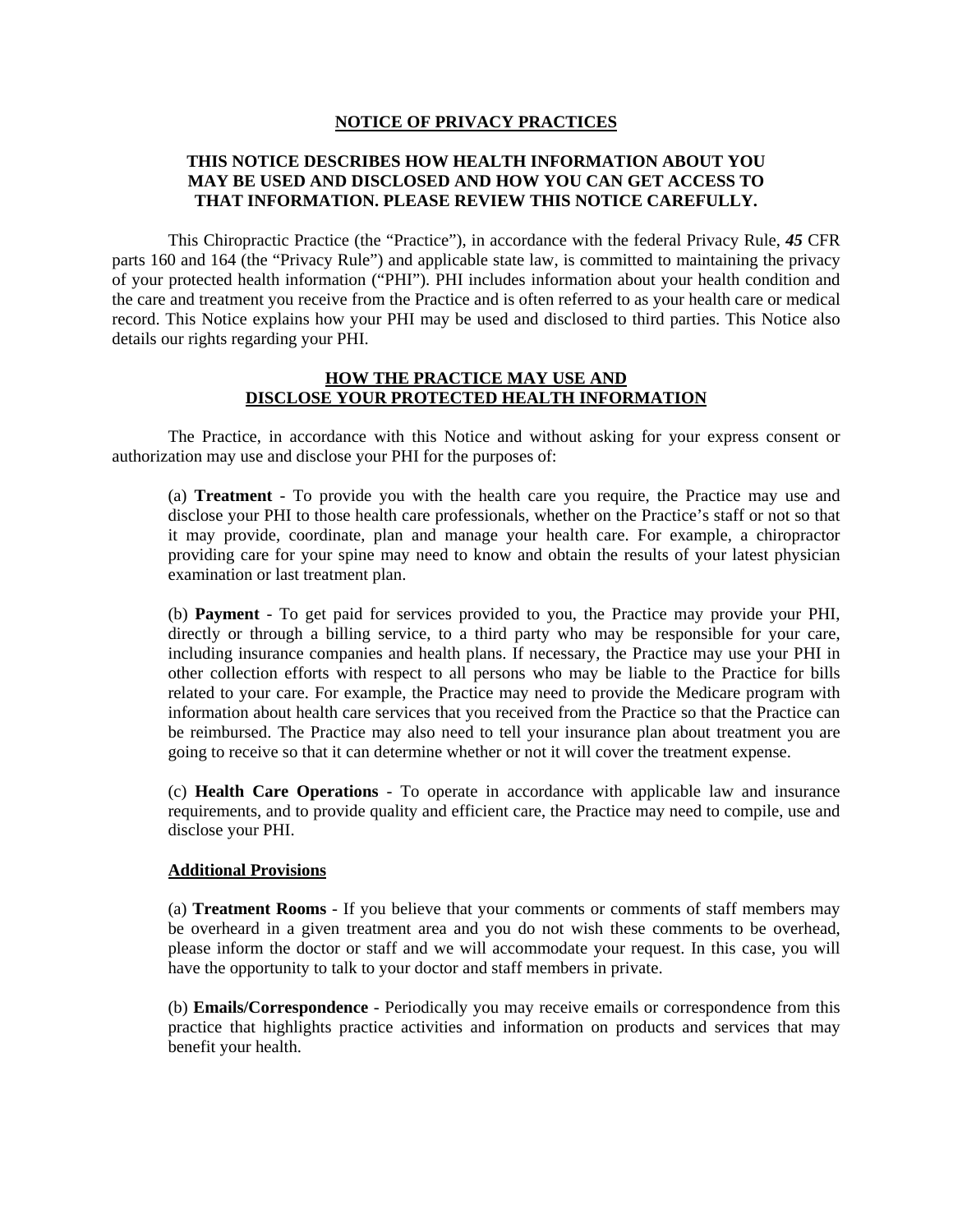# **OTHER EXAMPLES OF HOW THE PRACTICE MAY USE YOUR PROTECTED HEALTH INFORMATION**

(a) **Advice of Appointment and Services**. - The Practice may, from time to time, contact you to provide appointment reminders or information about treatment alternatives or other health-related benefits and services that may be of interest to you. The following appointment reminders may be used by the Practice: a) a postcard mailed to you at the address provided by you; b) telephoning your home and leaving a message on your answering machine or with the individual answering the phone and; c) sending an e-mail to the email address provided by you.

(b) **Directory/Sign-In Log.** - The Practice maintains a sign-in log at its reception desk for individuals seeking care and treatment in the office. The sign-in log is located in a position where staff can readily see who is seeking care in the office, as well as the individual's location within the Practice's office suite. This information may be seen by, and is accessible to, others who are seeking care or services in the Practice's offices.

(c) **Family/Friends**. - The Practice may disclose to a family member, other relative, a close personal friend, or any other person identified by you, your PHI directly relevant to such person's involvement with your care or the payment for your care. The Practice may also use or disclose your PHI to notify or assist in the notification (including identifying or locating) a family member, a personal representative, or another person responsible for your care, of your location, general condition or death. However, in both cases, the following conditions will apply:

(i) If you are present at, or prior to the use or disclosure of your PHI, the Practice may use or disclose your PHI if you agree, or if the Practice can reasonably infer from the circumstances, based on the exercise of its professional judgment that you do not object to the use or disclosure.

(ii) If you are not present, the Practice will, in the exercise of professional judgment, determine whether the use or disclosure is in your best interest and, if so, disclose only the PHI that is directly relevant to the person's involvement with your care.

### **OTHER USES & DISCLOSURES WHICH MAY BE PERMITTED OR REQUIRED BY LAW**

The Practice may also use and disclose your PHI, without your consent or authorization in the following instances:

(a) **De-identified Information** - The Practice may use and disclose health information that may be related to your care but does not identify you and cannot be used to identify you.

(b) **Business Associate** - The Practice may use and disclose PHI to one or more of its business associates if the Practice obtains satisfactory written assurance, in accordance with applicable law, that the business associate will appropriately safeguard your PHI. A business associate is an entity that assists the Practice in undertaking some essential function, such as a billing company that assists the office in submitting claims for payment to insurance companies.

(c) **Personal Representative** - The Practice may use and disclose PHI to a person who, under applicable law, has the authority to represent you in making decisions related to your health care.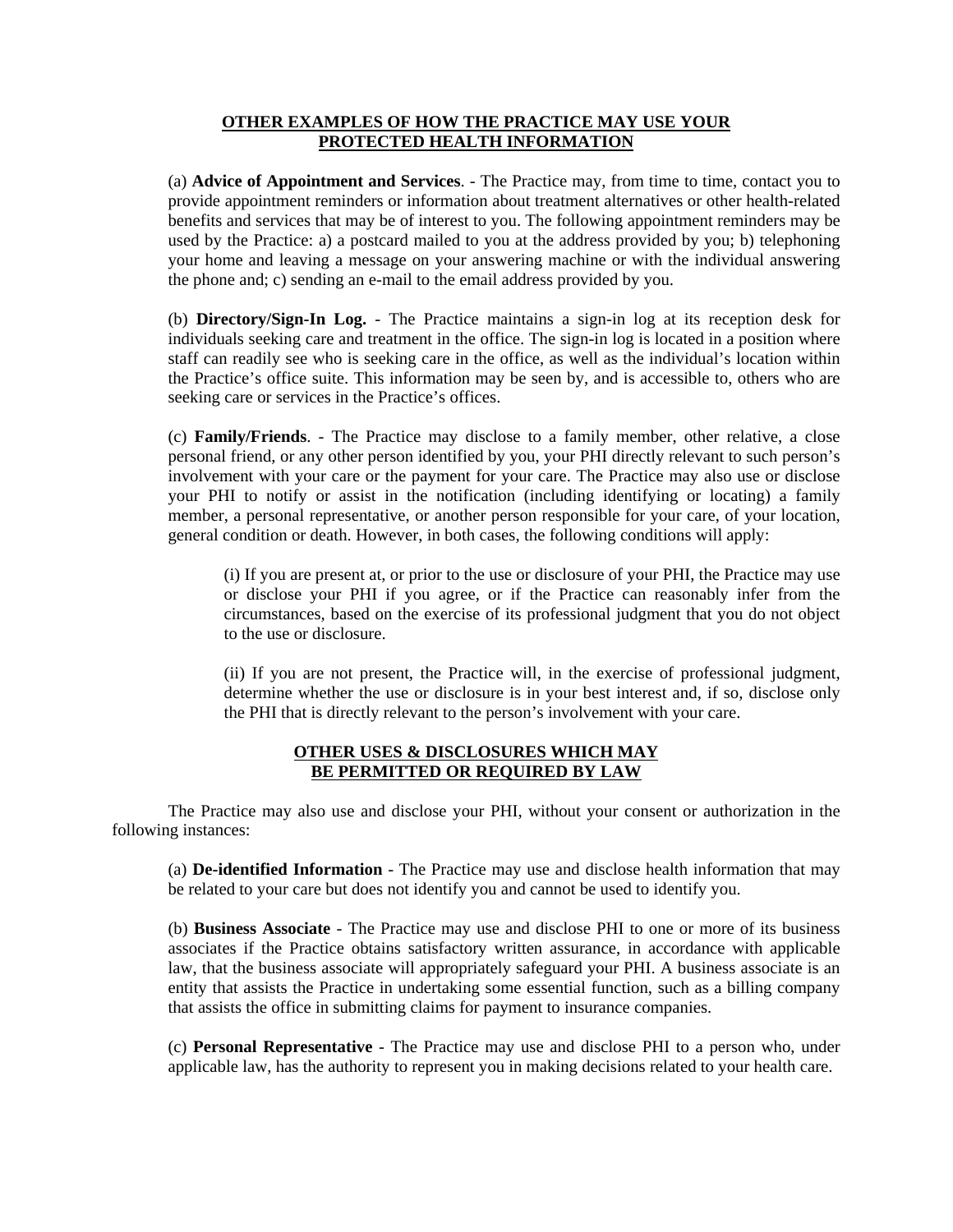(d) **Emergency Situations** - The Practice may use and disclose PHI for the purpose of obtaining or rendering emergency treatment to you provided that the Practice attempts to obtain your Consent as soon as possible; or to a public or private entity authorized by law or by its charter to assist in disaster relief efforts, for the purpose of coordinating your care with such entities in an emergency situation.

(e) **Public Health Activities** - The Practice may use and disclose PHI when required by law to provide information to a public health authority to prevent or control disease.

(f) **Abuse, Neglect or Domestic Violence** - The Practice may use and disclose PHI when authorized by law to provide information if it believes that the disclosure is necessary to prevent serious harm.

(g) **Health Oversight Activities** - The Practice may use and disclose PHI when required by law to provide information in criminal investigations, disciplinary actions, or other activities relating to the community's health care system.

(h) **Judicial and Administrative Proceeding** - The Practice may use and disclose PHI in response to a court order or a lawfully issued subpoena.

(i) **Law Enforcement Purposes** - The Practice may use and disclose PHI, when authorized, to a law enforcement official. For example, your PHI may be the subject of a grand jury subpoena, or if the Practice believes that your death was the result of criminal conduct.

(j) **Coroner or Medical Examiner** - The Practice may use and disclose PHI to a coroner or medical examiner for the purpose of identifying you or determining your cause of death.

(k) **Organ, Eye or Tissue Donation** - The Practice may use and disclose PHI if you are an organ donor, to the entity to whom you have agreed to donate your organs.

(l) **Research** - The Practice may use and disclose PHI subject to applicable legal requirements if the Practice is involved in research activities.

(m) **Avert a Threat to Health or Safety** - The Practice may use and disclose PHI if it believes that such disclosure is necessary to prevent or lessen a serious and imminent threat to the health or safety of a person or the public and the disclosure is to an individual who is reasonably able to prevent or lessen the threat.

(n) **Specialized Government Functions** - The Practice may use and disclose PHI when authorized by law with regard to certain military and veteran activity.

(o) **Workers' Compensation** - The Practice may use and disclose PHI if you are involved in a Workers' Compensation claim, to an individual or entity that is part of the Workers' Compensation system.

(p) **National Security and Intelligence Activities** - The Practice may use and disclose PHI to authorized governmental officials with necessary intelligence information for national security activities.

(q) **Military and Veterans** - The Practice may use and disclose PHI if you are a member of the armed forces, as required by the military command authorities.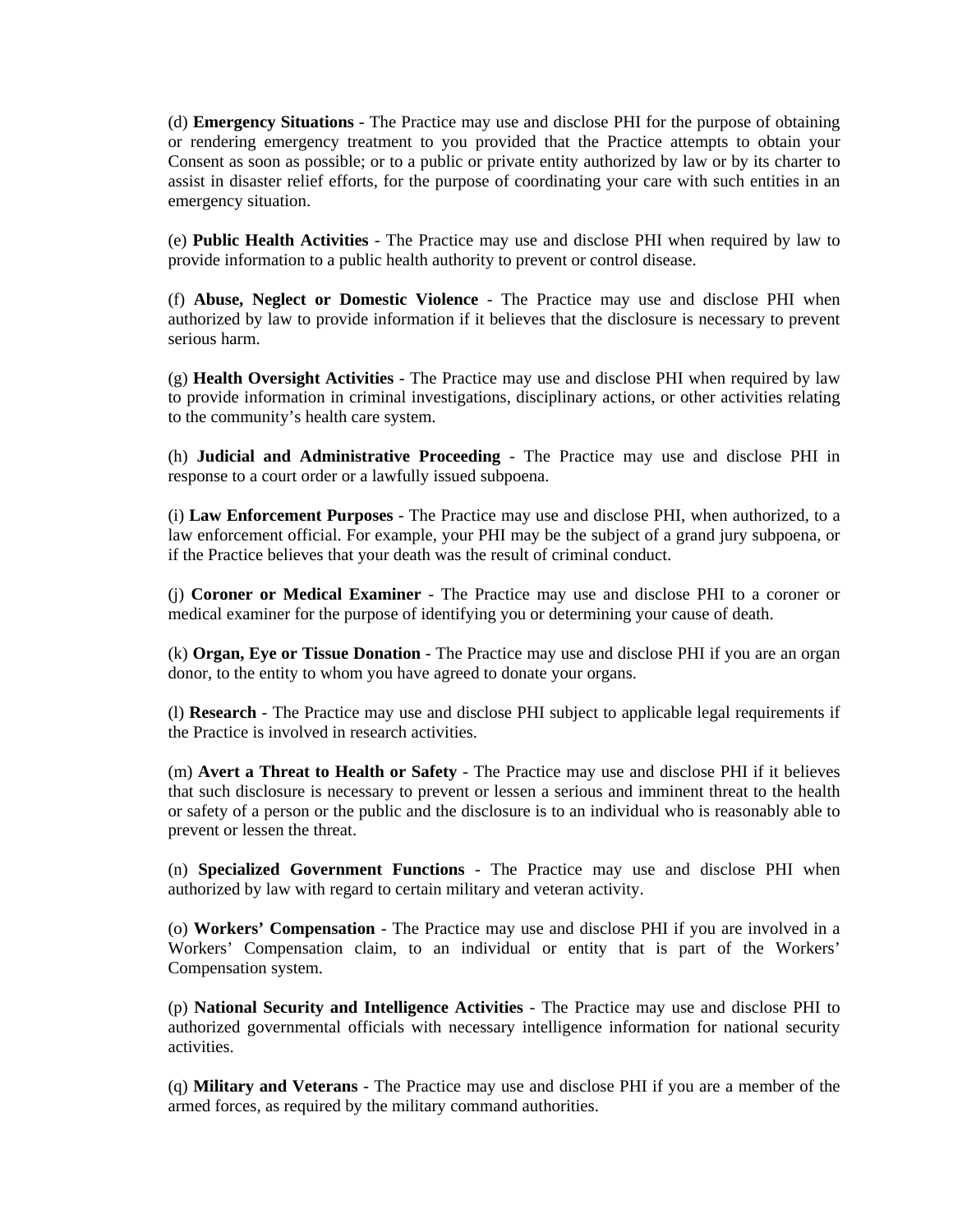# **AUTHORIZATION**

Uses and/or disclosures, other than those described above, will be made only with your written authorization.

### **YOUR RIGHTS**

You have the right to:

(a) Revoke any authorization or consent you have given to the Practice, at any time. To request a revocation, you must submit a written request to the Practice's Privacy Officer.

(b) Request special restrictions on certain uses and disclosures of your PHI as authorized by law. In general, this relates to your right to request special restrictions concerning disclosures of your PHI regarding uses for treatment, payment and operational purposes under Privacy Rule Section 164.522(a) and restrictions related to disclosures to your family and other individuals involved in your care under Section 164.510(b). Except in certain instances, the Practice may not be obligated to agree to any requested restrictions. To request restrictions, you must submit a written request to the Practice's Privacy Officer. In your written request, you must inform the Practice of what information you want to limit, whether you want to limit the Practice's use or disclosure, or both, and to whom you want the limits to apply. If the Practice agrees to your request, the Practice will comply with your request unless the information is needed in order to provide you with emergency treatment.

(c) Receive confidential communications or PHI by alternative means or at alternative locations as provided by Privacy Rule Section 164.522(b). For instance, you may request all written communications to you marked "Confidential Protected Health Information". You must make your request in writing to the Practice's Privacy Officer. The Practice will accommodate all reasonable requests.

(d) Inspect and copy your PHI as provided by federal law (including Section 164.524) and state law. To inspect and copy your PHI, you must submit a written request to the Practice's Privacy Officer. The Practice can charge you a fee for the cost of copying, mailing or other supplies associated with your request. In certain situations that are defined by law, the Practice may deny your request, but you will have the right to have the denial reviewed as set forth more fully in the written denial notice.

(e) Amend your PHI as provided by federal law (including Section 164.526) and state law. To request an amendment, you must submit a written request to the Practice's Privacy Officer. You must provide a reason that supports your request. The Practice may deny your request if it is not in writing, if you do not provide a reason in support of your request, if the information to be amended was not created by the Practice (unless the individual or entity that created the information is no longer available), if the information is not part of your PHI maintained by the Practice, if the information is not part of the information you would be permitted to inspect and copy, and/or if the information is accurate and complete. If you disagree with the Practice's denial, you will have the right to submit a written statement of disagreement.

(f) Receive an accounting of disclosures of your PHI as provided by federal law (including Privacy Rule Section 164.528) and state law. To request an accounting, you must submit a written request to the Practice's Privacy Officer. The request must state a time period, which may not be longer than six (6) years and may not include dates before April 14, 2003. The request should